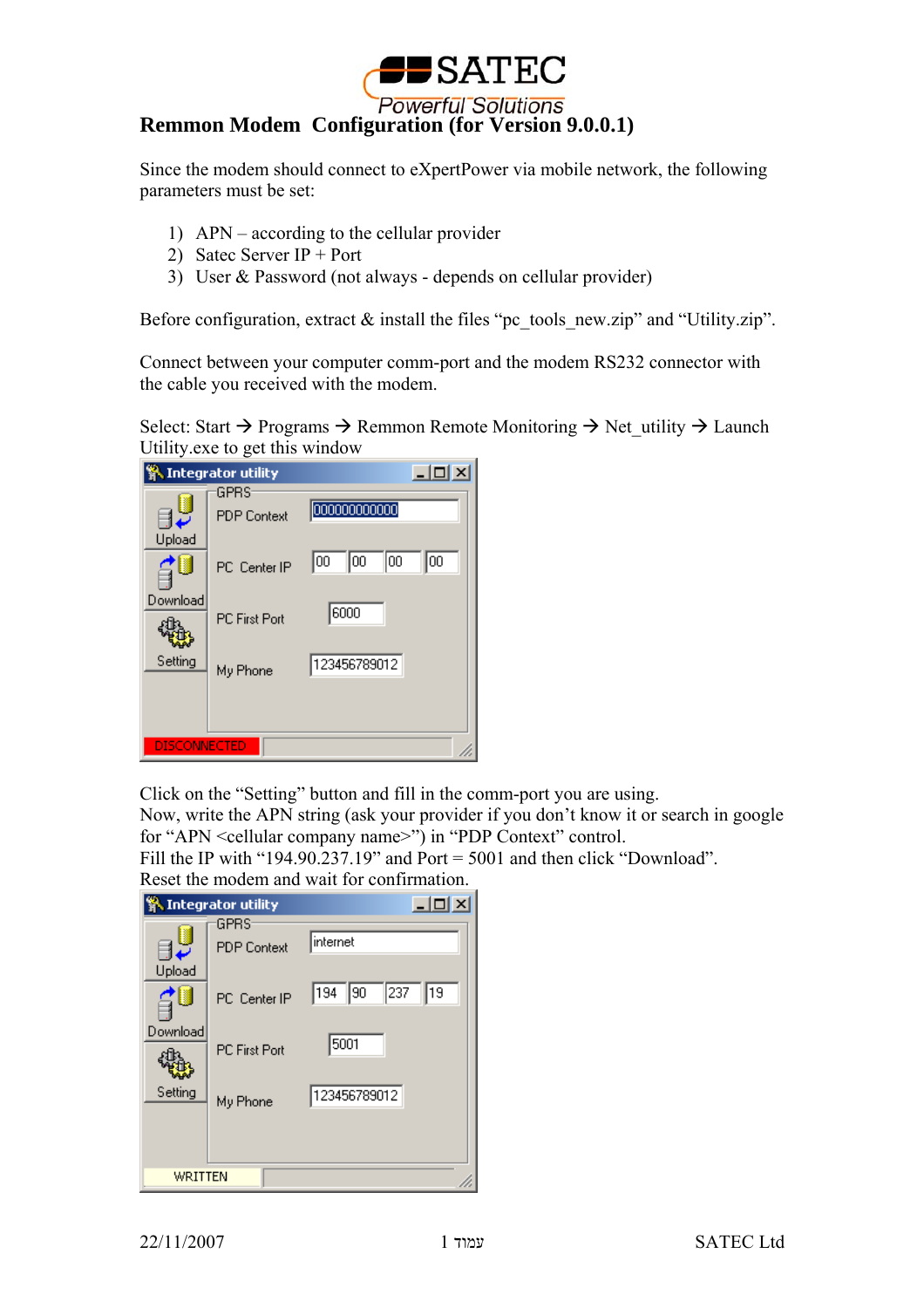

Select: Start  $\rightarrow$  Programs  $\rightarrow$  Remmon  $\rightarrow$  PC\_TOOLS  $\rightarrow$  Launch PC\_TL.exe

| <b>F</b> PC TOOL V1.1 | $\Box$ |
|-----------------------|--------|
| File Project Help     |        |
| $\sqrt{2}$<br>領<br>ß  |        |
| <b>DISCONNECTED</b>   | 48     |

After this window was opened select Project $\rightarrow$ Setting, and select the comm-port you are using. Confirm with the OK button and then click the upper button in the left side of this window to connect to the modem.

Reset the modem, you'll get a window like this.

| <b>F</b> PC TOOL V1.1                        | $\Box$ |
|----------------------------------------------|--------|
| File Project Help                            |        |
| $\sqrt{2}$<br><b>WAIT3</b><br><b>SP</b><br>Ø |        |
| <b>CONNECTED</b>                             | //.    |

Wait about a minute until you'll see at the screen "Terminal mode".

Close the "PC Tool" and open hyper terminal. Click "Restore Defaults" and confirm in the Port Setting dialog and confirm.